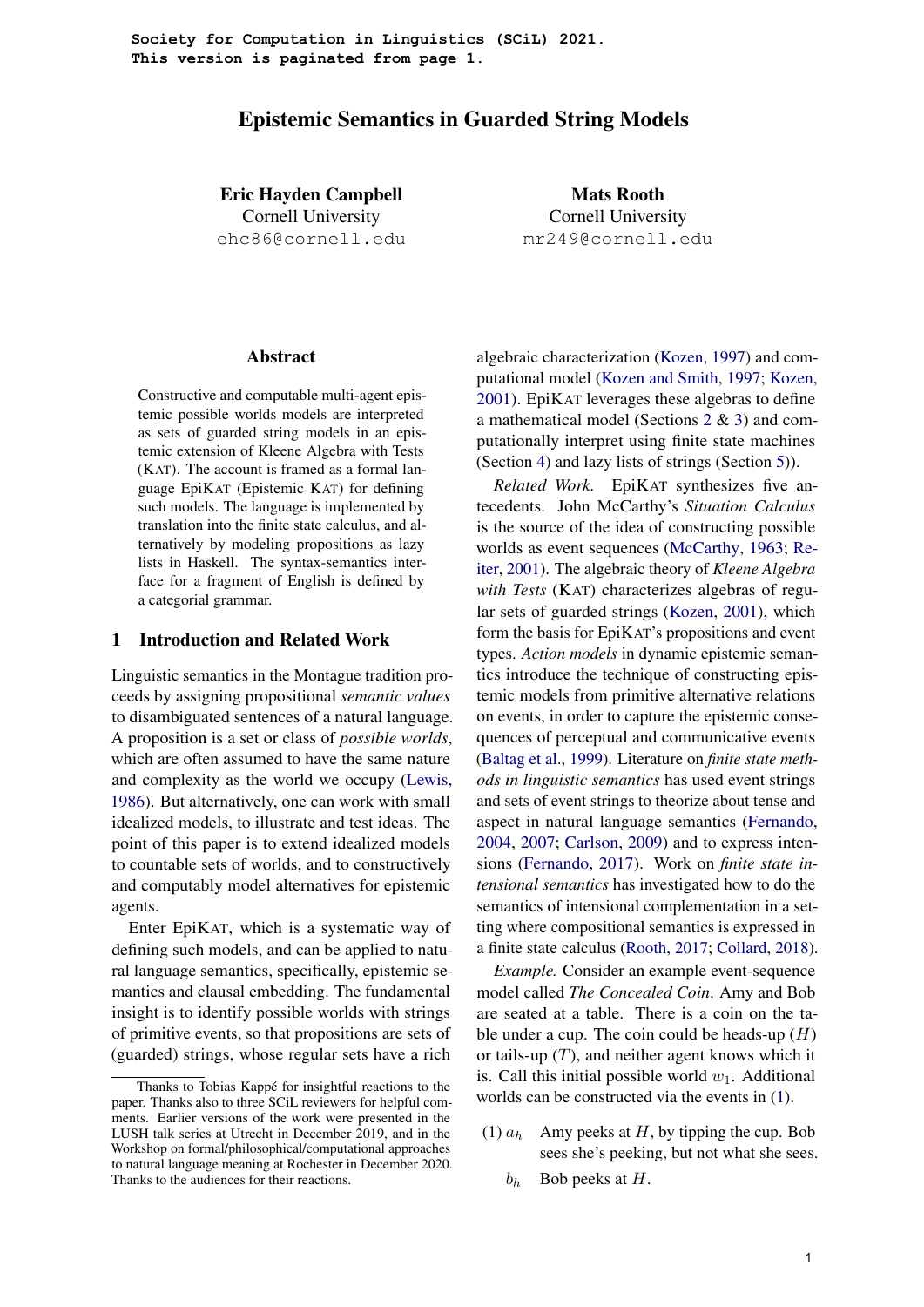- $a_t$  Amy peeks at T.
- $b_t$  Bob peeks at T.
- $a_{th}$  Amy secretly turns the coin from T to H. She knows she turned the coin over, but not which side was face up. Bob thinks nothing happened.
- $a_{ht}$  Amy secretly turns the coin from H to T.
- $b_{th}$  Bob secretly turns the coin from T to H.
- $b_{ht}$  Bob secretly turns the coin from H to T.

The worlds in [\(2\)](#page-1-0) are examples constructed from the events in [\(1\)](#page-0-0). Juxtaposition indicates the order of events; for example,  $w_3$  indicates that after the events of  $w_2$ , event  $b_1$  occurs, which, starting in the initial world  $w_1$  corresponds to Amy peeking at a heads-up coin, and then Bob doing the same.

<span id="page-1-0"></span>
$$
(2) w_2 \triangleq w_1 a_h \quad w_3 \triangleq w_2 b_h \quad w_4 \triangleq w_3 a_{ht} b_{th} b_h
$$

Now, the truth (1) or falsity (0) of English sentences can be evaluated in each world w<sup>i</sup> , i.e. *after* the events have happened. See [\(3\)](#page-1-1) for examples such as in  $w_4$ , where Bob knows it's heads (because he peeked after turning the coin), but Amy does not (because Bob secretly turned the coin over).

<span id="page-1-1"></span>

|              | $w_2$        | $w_3$ | $w_4$    | Sentence              |
|--------------|--------------|-------|----------|-----------------------|
| 0            |              | 1     | O        | Amy knows it's heads. |
| 0            |              | 1     |          | Bob knows it's heads. |
| $\mathbf{0}$ | $\mathbf{I}$ | 1     | $\theta$ | <b>Bob knows Amy</b>  |
|              |              |       |          | knows it's heads.     |
| $\mathbf{0}$ |              |       | $\cup$   | <b>Bob knows Amy</b>  |
|              |              |       |          | knows whether it's    |
|              |              |       |          | heads or tails.       |

To create realistic models, contradictory event sequences must be prohibited. For example,  $a<sub>h</sub>a<sub>th</sub>$  would require the coin to simultaneously be heads-up and tails-up. To mechanize such reasoning, events in EpiKAT come with Boolean pre-conditions and post-conditions  $\dot{a}$  *la* Hoare Logic [\(Hoare,](#page-9-12) [1969\)](#page-9-12). In the running example, the Boolean variables  $h$  (the coin is heads-up) and  $t$  (the coin is tails-up) represent the coin's state. Then, since Amy can only observe heads when the coin is heads-up, event  $a<sub>h</sub>$  has the invariant condition  $h$ . Similarly, Amy can only turn the coin from tails to heads if it shows tails, so  $a_{th}$  has the tails-up precondition  $t$  and the heads-up postcondition  $h$ .

Pre- and post- conditions are expressed using an operator ":" (read "and next") that pairs Boolean formulas into an *effect formula*. Specifically, the effects for  $a_h$  are written  $h : h$ , and for  $a_{th}$  are written

 $t: h$ . Effect formulas are interpreted as relations on boolean valuations, as defined in Figure [1.](#page-2-1)

However, a coin cannot simultanously show both heads and tails! Currently, the precondition h of  $a_{ht}$  only says that heads must be showing, and says nothing about the fact that tails must be face-down, indicated by the formula  $\bar{t}$ . The effect valuations are restricted to only the feasible ones via a *state formula*, shown and demonstrated for  $a_h$  in [\(4\)](#page-1-2). The state formula says that the coin is either heads-up or tails-up, but not both<sup>[1](#page-1-3)</sup>. Here juxtaposition represents conjuction,  $+$  is disjunction, and overbar is negation.

With the state formula in hand,  $a_h a_{th}$  is contradictory, since the post-condition h of  $a_h$  is incompatible with the pre-condition t of  $a_{th}$ . See Figure [1](#page-2-1) for more details.

Given a set B of state primitives and  $\varphi$  a state formula over B, define  $\mathcal{A}_{\text{B}}^{\varphi}$  to be the set of valuations of B that make formula  $\varphi$  true. The valuations for the coin example are shown in [4,](#page-1-2) using the sequence notation for valuations, e.g.  $\bar{h}t$ , wherein every state primitive is listed in fixed order, and left unmarked (indicating true) or marked with the overbar (indicating false). Valuations are called atoms, because they correspond to the atoms of a Boolean algebra of tests [\(Kozen,](#page-9-3) [2001\)](#page-9-3).

<span id="page-1-2"></span>

| (4) | B                                           | $\{h,t\}$                              |
|-----|---------------------------------------------|----------------------------------------|
|     | state formula $\varphi$                     | $h\bar{t}+\bar{h}t$                    |
|     | effect formula $\zeta_{a_h}$ for $a_h$      | h : h                                  |
|     | $\mathcal{A}^{\varphi}_{\mathsf{R}}$        | $\{\bar{h}\bar{t}, \bar{h}t\}$         |
|     | $\llbracket \zeta_{a_h} \rrbracket^\varphi$ | $\{\langle h\bar{t},h\bar{t}\rangle\}$ |
|     |                                             |                                        |

Thus far, the presentation is closely related to Kleene Algebra with Hypotheses [\(Cohen,](#page-9-13) [1994\)](#page-9-13), which permits user-specification of futher equations beyond the axioms of KA. Specifically, the state formula  $\varphi$  can be thought of as a hypothesis  $\varphi \equiv 1$ , and an event formula  $\zeta_a$  for event a, is simply the hypothesis  $a \equiv \sum_{\varphi, \varphi' \in [\![} \xi_a \Vert \varphi; a; \varphi'$ . Rather than rely on general techniques [\(Doumane et al.,](#page-9-14) [2019;](#page-9-14) [Hardin,](#page-9-15) [2002;](#page-9-15) [Kozen and Smith,](#page-9-2) [1997\)](#page-9-2), we realize our specific hypotheses directly.

EpiKAT is first and foremost a multi-agent epistemic logic, with epistemic operators that cannot naively be represented as hypotheses.<sup>[2](#page-1-4)</sup> Aside from formalizing the metaphysical modality seen so far, Sections [2](#page-2-0) and [3](#page-4-0) develop the epistemic modality.

<span id="page-1-3"></span> $1$ Two Booleans constrained by a state formula, is more illustrative than a single boolean h where tails is just  $\bar{h}$ .

<span id="page-1-4"></span><sup>&</sup>lt;sup>2</sup>Characterizing this relationship precisely is future work.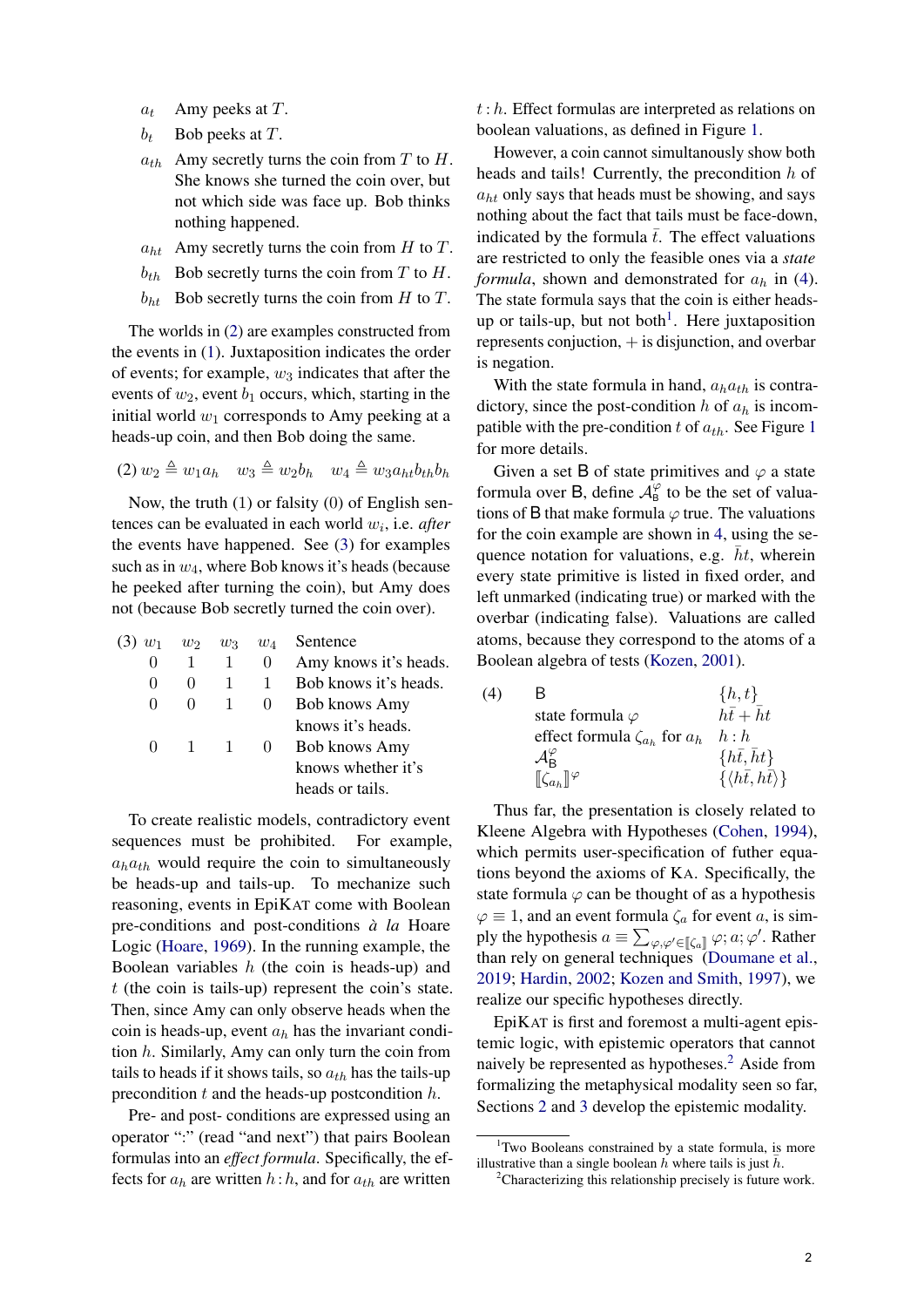```
state formulas (a \in B)\rho, \sigma, \varphi \ ::= a | 0 | 1 | \rho + \sigma | \rho \sigma | \bar{\rho}effect formulas
 \zeta, \eta ::= \rho : \sigma | \zeta + \eta | \zeta \& \eta | \bar{\zeta}\llbracket \rho : \sigma \rrbracket^\varphi\varphi \triangleq \mathcal{A}_{\mathsf{B}}^{\rho\varphi} \times \mathcal{A}_{\mathsf{B}}^{\sigma\varphi}\begin{array}{rcl}\n[\zeta + \eta]^{\varphi} & \triangleq & [\zeta]^{\varphi} \cup [\eta]^{\varphi} \\
\mathbb{I} \zeta \circ \mathbb{I} \circ \mathbb{I}^{\varphi} & \triangleq & \mathbb{I} \zeta \mathbb{I}^{\varphi} \odot \mathbb{I}^{\varphi} \mathbb{I}^{\varphi}\n\end{array}\begin{array}{rcl}\n[\zeta & \& \eta\n\end{array} \begin{array}{rcl}\n\infty & \xrightarrow{\alpha} & \[\zeta\] \varphi & \cap \[\eta\] \varphi \\
\pi & \xrightarrow{\alpha} & \xrightarrow{\alpha} & \xrightarrow{\alpha} & \xrightarrow{\alpha}\n\end{array}\bar{\left[\zeta\right]}\varphi \quad \triangleq \quad \mathcal{A}_{\mathsf{B}}^{\varphi} \times \mathcal{A}_{\mathsf{B}}^{\varphi} \setminus [\![\zeta]\!]^{\varphi}
```
Figure 1: Syntax of state formulas and syntax and semantics of effect formulas. Effect formulas denote relations between atoms. In a state formula, juxtaposition  $\rho \sigma$  is conjunction.

## <span id="page-2-0"></span>2 Epistemic guarded string models

EpiKAT is a specification language for possible worlds models that includes declarations of events and states, state formulas, effect formulas, and additional information. Figure [2](#page-2-2) shows an EpiKAT program that describes a possible worlds model for two agents with information about one coin, events of the agents semi-privately looking at the coin, and events of secretly turning the coin. The line beginning with state enumerates B. The line beginning with restrict gives the state formula. The lines beginning with event declare events and their effect formulas.

Finally, the lines beginning with agent define *event alternative* relations for the epistemic agents in the model. Each clause with an arrow has a single event symbol on the left, and a disjunction of alternative events on the right of the arrow. The interpretation of Amy's alternatives for  $b<sub>h</sub>$  (Bob peeks at heads), is that when  $b_h$  happens, for Amy either  $b_h$  or  $b_t$  (Bob peeks at tails) could be happening, indicating that she doesn't know whether Bob saw heads or tails, only that he peeked at the coin.

Similarly, her alternatives for  $a_{th}$  (she turns the coin over from heads to tails) are  $a_{th}$  and  $a_{ht}$ , indicating that she doesn't know, *a priori*, whether she's turning the coin from  $H$  to  $T$  or from  $T$  to H. She has the same alternatives for the event  $a_{ht}$ . Conversely, when Bob secretly turns the coin over, in event  $b_{th}$  or  $b_{ht}$ , she doesn't know anything has happened, so her alternative is the "no-operation" or "no-information" event o. Bob's event relation is symmetric.

The sequel focuses on defining a concrete possible worlds model from an EpiKAT specification. The models are an extension of guarded-string models for Kleene Algebra with Tests (KAT). This algebraic theory has model classes including guarded

<span id="page-2-2"></span>

| state h t |                     | agent amy                   |
|-----------|---------------------|-----------------------------|
|           | restrict h!t        | $0 \rightarrow 0$           |
|           | $+$ t!h             | $a1 \rightarrow a1$         |
|           | event $o$ h:h + t:t | $a0 \rightarrow a0$         |
|           | event al h:h        | $h1 \rightarrow h1 + h0$    |
|           | event $a0$ t:t      | $b0 \rightarrow b1 + b0$    |
|           | event b1 h:h        | $a10 \rightarrow a10 + a01$ |
|           | event b0 t:t        | $a01 \rightarrow a10 + a01$ |
|           | event a10 h:t       | $b10 \rightarrow o$         |
|           | event a01 t:h       | $b01 \rightarrow o$         |
|           | event b10 h:t       | agent bob                   |
|           | event $b01$ t:h     | $\leq$ sim. swap a and b>   |
|           |                     |                             |

Figure 2: EpiKAT program describing a possibleworlds event sequence model for two agents with information about one coin, and events of the agents semiprivately looking at the coin, and privately turning the coin.

string models, relational models, finite models, and matrix models. Our definitions and notation follow [\(Kozen,](#page-9-3) [2001\)](#page-9-3). We add syntax and semantics to cover multi-agent epistemic semantics.

Guarded strings over a finite alphabet P are like ordinary strings, but with atoms over a set B alternating with the symbols from P. In the model described by Figure [2,](#page-2-2) P is the set of events  $\{a_h, a_t, b_h, b_t, a_{th}, a_{ht}, b_{th}, b_{ht}, o\}$ , and B is  $\{h, t\}$ . As we already saw in [\(4\)](#page-1-2),  $\mathcal{A}_{\text{B}}^{\varphi}$  $\frac{\varphi}{\mathsf{B}}$  is  $\{\overline{h}\bar{t}, \overline{h}t\}$ , for which we use the shorthand  $\{H, T\}$ . A guarded string over P and B is a string of events from P, alternating with atoms over B, and beginning and ending with atoms. In this construction,  $w_1 = H$ ,  $w_2 = Ha_h H$ ,  $w_3 = Ha_h H b_h H$ , and  $w_4 =$  $Ha_hHb_hHa_{ht}Tb_{th}Hb_hH.$ 

The discussion of [\(2\)](#page-1-0) mentioned building worlds by incrementing smaller worlds with events and maintaining the pre- and post- conditions. This is accomplished in guarded string models with the fusion product  $(x \diamond y)$ , a partial operation that combines two guarded strings  $x$  and  $y$ , subject to the condition that the atom at the end of the  $x$  is identical to the atom at the start of  $y$ . [\(5\)](#page-2-3) gives some examples.

<span id="page-2-3"></span>(5) 
$$
H b_h H \diamond H a_h H = H b_h H a_h H
$$
  
\n $T b_{th} H \diamond T a_h T = \text{undefined}$ 

Rather than individual guarded strings, elements of a guarded string model for KAT are sets of guarded strings. In EpiKAT, these elements have the interpretation of propositions, which are (regular) sets of possible worlds. In a free guarded string model for KAT, any event can be adjacent to any atom in a guarded string that is an element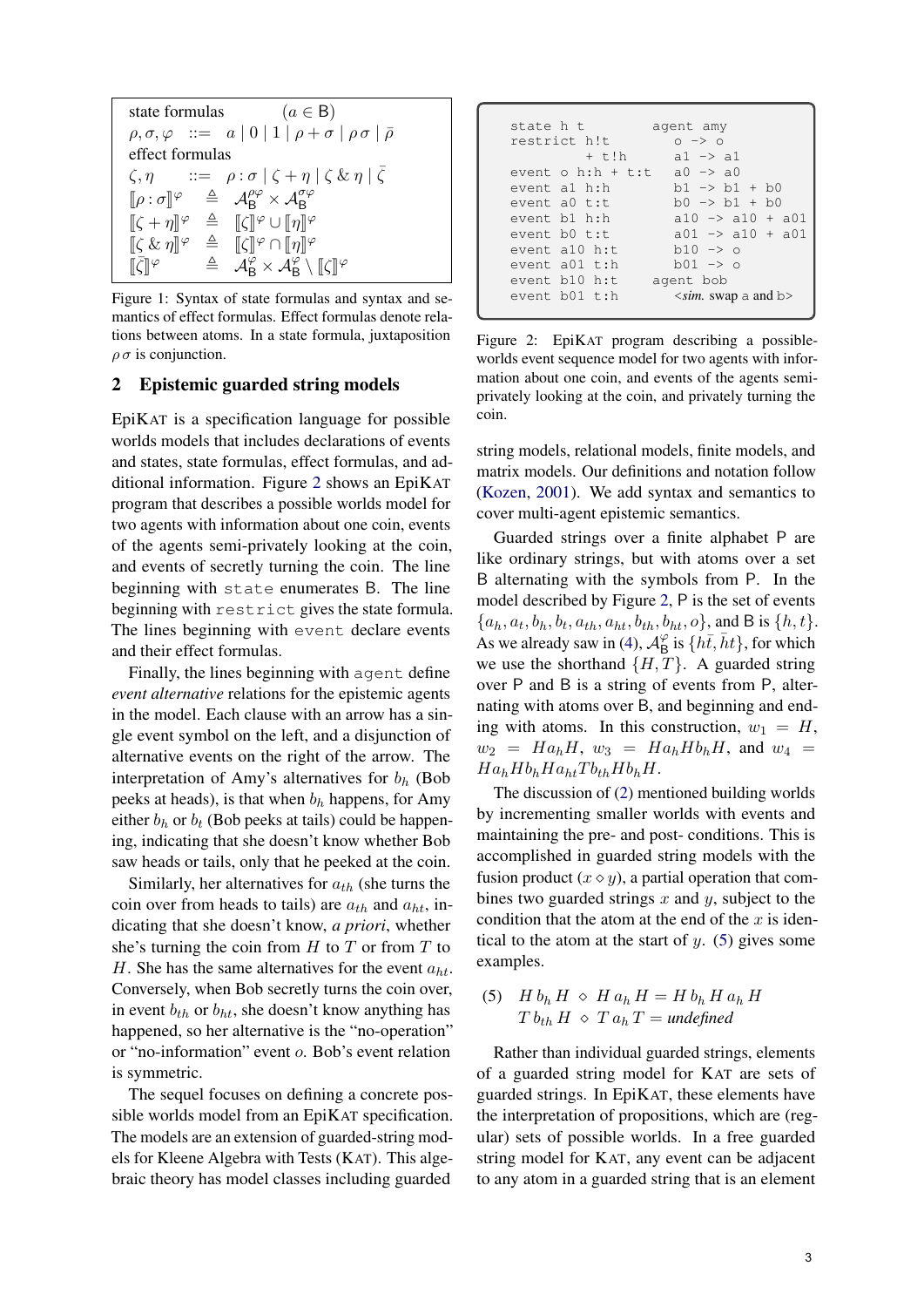of the underlying set for the algebra. However, this subsumes the valid worlds defined by the state and effect formulas. [\(6\)](#page-3-0) defines the *well-formed* guarded strings (valid worlds) determined by an EpiKAT specification. Condition (i) says that each atom is consistent with the state constraint, and condition (ii) says that each constituent token event  $\alpha_i e_i \alpha_{i+1}$  is consistent with its effects.<sup>[3](#page-3-1)</sup>

<span id="page-3-0"></span>(6) Given P, B, a state formula  $\varphi$ , and an effect formula  $\zeta_e$  for each event e in P,  $\alpha_0e_0...e_n\alpha_{n+1}$  is well-formed iff

> (i)  $\alpha_i \in \mathcal{A}_{\mathsf{B}}^{\varphi}$  ( $0 \leq i \leq n$ ), and (ii)  $\langle \alpha_i, \alpha_{i+1} \rangle \in [\![\zeta_{e_i}]\!]^\varphi$ ,  $(0 \le i \le n)$ .

Well-formed guarded strings have the interpretation of worlds in the application to natural-language semantics. The set of possible worlds in the modal frame determined by an EpiKAT specification is the set of well-formed guarded strings, and propositions are sets of guarded strings. Certain sets of well-formed guarded strings have the addional interpretation of event types. An event-type is something that can "happen" in different worlds. For example,  $a_h$  corresponds to the event type  $\{H\,a_h\,H\},\$ and o to the event type  $\{T \circ T, H \circ H\}.$ 

The construction so far defines a set of worlds from an EpiKAT specification. Normally the set is countably infinite, though some choices of effect formulas can result in a finite set of worlds. The next step is to define an alternative relation  $R_a$  on worlds for each agent a. This will result in a general modal frame  $\langle W, \hat{R}_1, ..., \hat{R}_n, K \rangle$  consisting of a set of worlds, a world-alternative relation for each agent, and a set  $K$  of propositions, where each proposition is a subset of W [\(Chagrov,](#page-9-16) [1997\)](#page-9-16).<sup>[4](#page-3-2)</sup>

An EpiKAT specification defines an alternative relation on bare events for each agent  $a$ , which is notated  $R_a$ , and lifted to a relation  $\hat{R}_a$  on worlds. The basic idea is that when a world  $w$  is incremented with an event e, in the resulting world  $w \diamond e$ , epistemic alternatives for agent a are of the form  $w' \diamond e'$ , where w' is an alternative to for a in w, and

<span id="page-3-5"></span>

| events $e \in P$                                                                                                |
|-----------------------------------------------------------------------------------------------------------------|
| $p,q ::= e   \sigma   p + q   pq   p^*   \neg p   \Diamond_a p$                                                 |
| $\Box_a p \stackrel{\Delta}{=} \neg \Diamond_a \neg p$ $\bullet \stackrel{\Delta}{=} \sum_{e \in \mathsf{P}} e$ |
| $p \wedge q \stackrel{\Delta}{=} \neg(\neg p + \neg q)$ $p \rightarrow q \stackrel{\Delta}{=} \neg p + q$       |

Figure 3: The language of EpiKAT terms and key derived operators.

 $e'$  is and event-alternative to  $e$  for  $a$ <sup>[5](#page-3-3)</sup>. This needs to be implemented in a way that takes account of pre- and post-conditions for events. For this, our approach is to refer the definition of well-formed guarded strings. [\(7\)](#page-3-4) defines an epistemic alternative relation on worlds from an alternative relation on bare events.

<span id="page-3-4"></span>(7) Let W be a set of guarded strings over events P and primitive tests B, and R be a relation on P. The corresponding relation  $\hat{R}$  on W holds between a guarded string  $\alpha_0e_0...e_n\alpha_{n+1}$  in W and a guarded string q in W iff q is of the form  $\alpha'_0e'_0...e'_n\alpha'_{n+1}$ , where for  $0 \leq n, e_i Re'_i$ .

This requires that in an alternative world, each constituent event  $e'_i$  is an alternative to the corresponding event  $e_i$  in the base world. Compatibilities between events in the alternative world are enforced by the requirement that the alternative world is an element of  $W$ , so that state and effect formulas are enforced.

Consider a scenario like the one from Figure [2,](#page-2-2) augmented with an additional agent Cal. The base world  $T b_t T c_t T$  is one where the coin is tails, and first Bob looks at tails, and them Cal looks at tails. The first event  $b_t$  has the alternatives  $b_t$  and  $b_h$  for Amy, and the second event  $b_t$  has the alternatives  $c_t$ and  $c_h$  for Amy. This results in four combinations  $b_t, c_t, b_t, c_h, b_h, c_t$ , and  $b_h, c_h$ . These are filtered by pre- and post-conditions of events in the alternative world, so that the set of alternatives for Amy in  $T b_t T c_t T$  is  $\{T b_t T c_t T, H b_h H c_h H\}$ , with two world-alternatives instead of four.

<span id="page-3-1"></span><sup>&</sup>lt;sup>3</sup>An alternative is to define equations such as  $\bar{\phi} = 0$  (from the state formula  $\phi$ ) and  $a_h = h a_h h$  (from the effect formula  $h : h$  for event  $a_h$ ), and construct a quotient algebra from the equivalence relation generated by these equations. This results in equating sets of guarded strings in the free algebra that differ by guarded strings that are ill-formed according to the state and effect formulas. In the development in the text, we instead use a set of guarded strings that are well-formed according to the state and effect formulas as the representative of the equivalence class.

<span id="page-3-2"></span> $A<sup>4</sup>$ As explained in the next section, K will not be the power set of  $W$ , rather it will consists of the regular subsets of  $W$ .

<span id="page-3-3"></span><sup>&</sup>lt;sup>5</sup>In this it is important that the event-alternative relation for an agent is constant across worlds. We anticipate that the definition given here produces results equivalent to what is found in literature on event alternatives in dynamic epistemic semantics, though we have not verified this. That literature primarily focuses on mapping an epistemic model for a single time and situation to another, and uses general first-order models, rather than guarded string models. See [Baltag et al.](#page-8-0) [\(1999\)](#page-8-0), [Van Ditmarsch et al.](#page-9-17) [\(2007\)](#page-9-17), and articles in [Van Dit](#page-9-18)[marsch et al.](#page-9-18) [\(2015\)](#page-9-18). This literature is motivated by epistemic logic and AI planning, rather than computable possible worlds models in natural language semantics.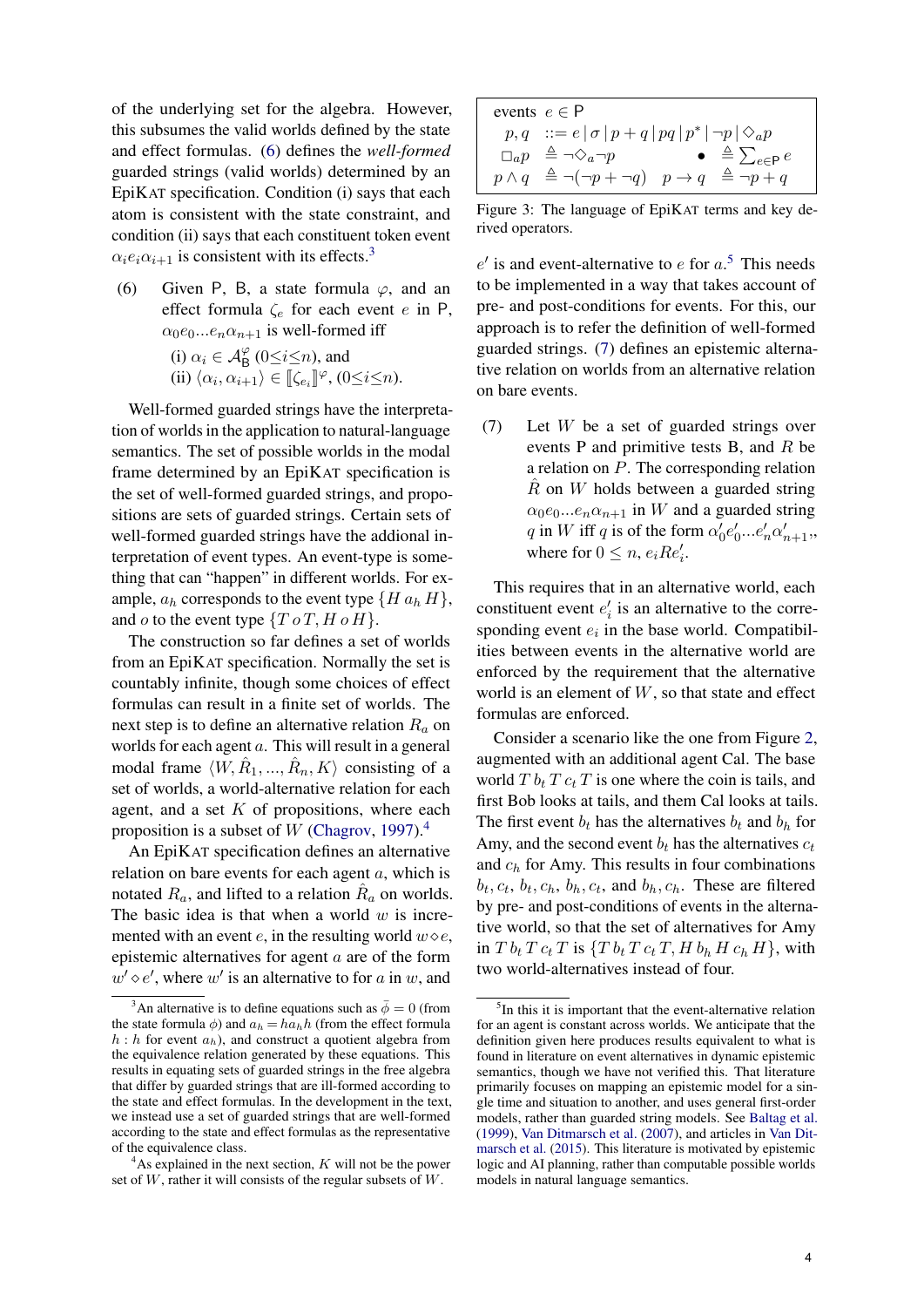### <span id="page-4-0"></span>3 The logical language of Epistemic KAT

The standard language for Kleene algebra with tests has the signature  $\langle K, +, \cdot, *, \cdot, 0, 1 \rangle$  [\(Kozen,](#page-9-3) [2001\)](#page-9-3). In a guarded string model for KAT,  $K$  is a set of sets of guarded strings,  $+$  is set union, the operation · is fusion product raised to sets, ∗ is Kleene star, the operation  $\overline{\phantom{a}}$  is complement for tests, 0 is the empty set, and 1 is the set of atoms. $<sup>6</sup>$  $<sup>6</sup>$  $<sup>6</sup>$  To this</sup> we add a unary modal operation  $\Diamond_a$  for each agent, and a unary complement operation  $\neg$  on elements of K. Intuitively,  $\Diamond_a p$  is the set of worlds where proposition  $p$  is epistemically possible for agent a. Propositional complement is included because natural languages have sentence negation. In addition, universal box modalities are defined as duals of existential diamond modalities.

With modalities and propositional negation added, the signature of  $n$ -agent epistemic KAT is  $\langle K, +, \cdot, *, \cdot, 0, 1, \neg, \Diamond_1, ..., \Diamond_n \rangle$ . Figure [3](#page-3-5) defines the syntax of the language. Juxtaposition is used for product. Terms in this language are used to represent the propositional semantic values of English sentences. [\(8\)](#page-4-2) gives examples. The abbreviation • as defined in Figure [3](#page-3-5) is the disjunction of the primitive events. Since a world is a well-formed sequence of events, •\* is the set of worlds. Multiplying by the state symbol h in the term  $\bullet^* h$  has the effect of conjoining  $h$  with the atom at the end of the world. So  $\bullet^*h$  is the set of worlds where the coin ends heads-up.

<span id="page-4-2"></span>

| $(8) \bullet^*t$ | It's tails.                                                                           |
|------------------|---------------------------------------------------------------------------------------|
| $\bullet^*h$     | It's heads.                                                                           |
|                  | $\bullet^* h \wedge \Box_a \bullet^* h$ Amy knows it's heads.                         |
|                  | $\Box_b(\bullet^*t\wedge\Box_a\bullet^*t+(\neg\bullet^*t)\wedge\Box_a\neg\bullet^*t)$ |
|                  | Bob believes Amy knows whether it's tails.                                            |

*Standard Epistemic Modalities.* Using the modal primitive  $\Diamond_a$ , and the dual encodings of  $\Box_a$  and ∧, we can encode the standard modal operators expressing knowledge  $(\mathcal{K}_a)$  and belief  $(\mathcal{B}_a)$  as [\(9\)](#page-4-3).<sup>[7](#page-4-4)</sup>

<span id="page-4-3"></span>(9) BELIEF  $\mathcal{B}_a p \triangleq \Box_a p$ KNOWLEDGE  $\mathcal{K}_a p \triangleq p \wedge \mathcal{B}_a p$ 

Different types of reasoners (e.g. accurate, inaccurate, etc) are modeled using the event-

<span id="page-4-6"></span>

| $\llbracket 0 \rrbracket^{\mathsf{B},\varphi,\zeta}$            | ≜            | Ø                                                                                                                                                                                                                            |
|-----------------------------------------------------------------|--------------|------------------------------------------------------------------------------------------------------------------------------------------------------------------------------------------------------------------------------|
| $\llbracket 1 \rrbracket^{\mathsf{B},\varphi,\zeta}$            | $\triangleq$ | $\mathcal{A}^{\varphi}_{\mathsf{B}}$                                                                                                                                                                                         |
| $[[b]]^{\mathsf{B},\varphi,\zeta}$                              | $\triangleq$ | $\mathcal{A}^{b\varphi}_{\mathsf{R}}$                                                                                                                                                                                        |
| $\llbracket \bar{\sigma} \rrbracket^{\mathsf{B},\varphi,\zeta}$ | $\triangleq$ | $\mathcal{A}_{\mathsf{B}}^{\varphi} \setminus [\![\sigma]\!]^{\mathsf{B},\varphi,\zeta}$                                                                                                                                     |
| $[e]^{\mathsf{B},\varphi,\zeta}$                                |              | $\triangleq \{\alpha e \beta   \alpha [\![\zeta_e]\!]^\varphi \beta\}$                                                                                                                                                       |
| $[ p + q ]^{\mathsf{B},\varphi,\zeta}$                          | $\triangleq$ | $\llbracket p \rrbracket^{\mathsf{B},\varphi,\zeta} \cup \llbracket q \rrbracket^{\mathsf{B},\varphi,\zeta}$                                                                                                                 |
| $[pq]$ <sup>B,<math>\varphi</math>,<math>\zeta</math></sup>     | $\triangleq$ | $\left\{ x \diamond y \middle  \begin{array}{l} x \in \llbracket p \rrbracket^{\mathsf{B},\varphi,\zeta} \\ y \in \llbracket q \rrbracket^{\mathsf{B},\varphi,\zeta} \\ x \diamond y \text{ is defined} \end{array} \right.$ |
| $\llbracket p^\ast \rrbracket^{\mathbf{B},\varphi,\zeta}$       | ≜            | $\bigcup_{n\in\mathbb{N}}[p^n]^{B,\varphi,\zeta}$                                                                                                                                                                            |
| $\llbracket \neg p \rrbracket^{\mathsf{B},\varphi,\zeta}$       |              | n>0<br>$\triangleq$ $\mathbb{R}^* \mathbb{R}^{B,\varphi,\zeta} \setminus \llbracket p \rrbracket^{B,\varphi,\zeta}$                                                                                                          |
| $\triangleq$<br>$\ \Diamond_a p\ $                              |              | $\{x \mid \exists y . x \hat{R}_a y \land y \in [p]^{\mathsf{B},\varphi,\zeta}\}$                                                                                                                                            |

Figure 4: Interpretation of EpiKAT terms as sets of guarded strings

alternatives in an EpiKAT specification.[8](#page-4-5) The agents in Figure 1 do not always have reliable beliefs, because of the possibility of secret turning.

*Guarded String Interpretation.* A term p of the logical language is interpreted as a set of guarded strings  $[p]^{\mathbf{B},\varphi,\zeta}$ , where superscript captures depen-<br>dange on an Eni $K_{\lambda}$ T aposification. Figure 4 defines dence on an EpiKAT specification. Figure [4](#page-4-6) defines the interpretation. The interpretation  $\llbracket 1 \rrbracket^{\mathsf{B},\varphi,\zeta}$  of the multiplicative identity 1 is the set of atoms that the multiplicative identity 1 is the set of atoms that satisfy the state constraint  $\varphi$ . Where b is a primitive Boolean,  $[[b]]^{B,\varphi,\zeta}$  is the set of atoms that satisfy<br>the state constraint and where h is true. Where  $\zeta$ the state constraint and where  $b$  is true. Where  $e$ is a primitive event,  $[[e]]^{B,\varphi,\zeta}$  is the set of guarded<br>strings that have the form of a flanked by compati strings that have the form of e flanked by compatible atoms, as determined by the effect formula  $\zeta_e$ . The product  $pq$  is interpreted with fusion product raised to sets of guarded strings. Kleene star is interpreted as the union of exponents  $(p^n)$  is the *n*-times product of p with itself, with  $p^0 = 1$ . Propositional complement is complement relative to the set of worlds. The epistemic formula  $\Diamond_a p$ is interpreted with Kripke semantics for epistemic modality, as the pre-image of  $p$  under the worldalternative relation  $\hat{R}_a$ .

Summing up, given an EpiKAT specification  $\langle B, \varphi, \zeta \rangle$ , term p (as defined syntactically in Figure [3\)](#page-3-5) is interpreted as a set of guarded strings  $[p]^{B,\varphi,\zeta}$ . Let  $K^{B,\varphi,\zeta}$  be the sets that are interpretations of terms. Then  $\langle K^{\mathsf{B},\varphi,\zeta},+,\cdot,*,\overline{0},1,\neg,\Diamond_{a_1},...,\Diamond_{a_n} \rangle$  is a concrete guarded string interpretation for the signature of EpiKAT, with operations as in Figure [4.](#page-4-6) This provides a concrete  $n$ -agent general modal frame  $\langle [\bullet^*]$ l<br>L  $B, \varphi, \zeta, \hat{R}_1, ..., \hat{R}_n, K^{B, \varphi, \zeta}$ . The frame

<span id="page-4-1"></span> $60$  has the dual role the identity for  $+$  (union), and as False for operations on tests. 1 has the dual role of the identity for product (fusion product raised to sets), and True for tests.

<span id="page-4-4"></span><sup>7</sup>Deeper analysis of the lexical semantics of *know* requires adding modeling of presupposition [\(Collard,](#page-9-11) [2018\)](#page-9-11). The grammar fragment in Section 6 does not model the presupposition of *know*, except as an entailment.

<span id="page-4-5"></span><sup>&</sup>lt;sup>8</sup> See the discussion of modal axioms  $T$  and  $D$  below.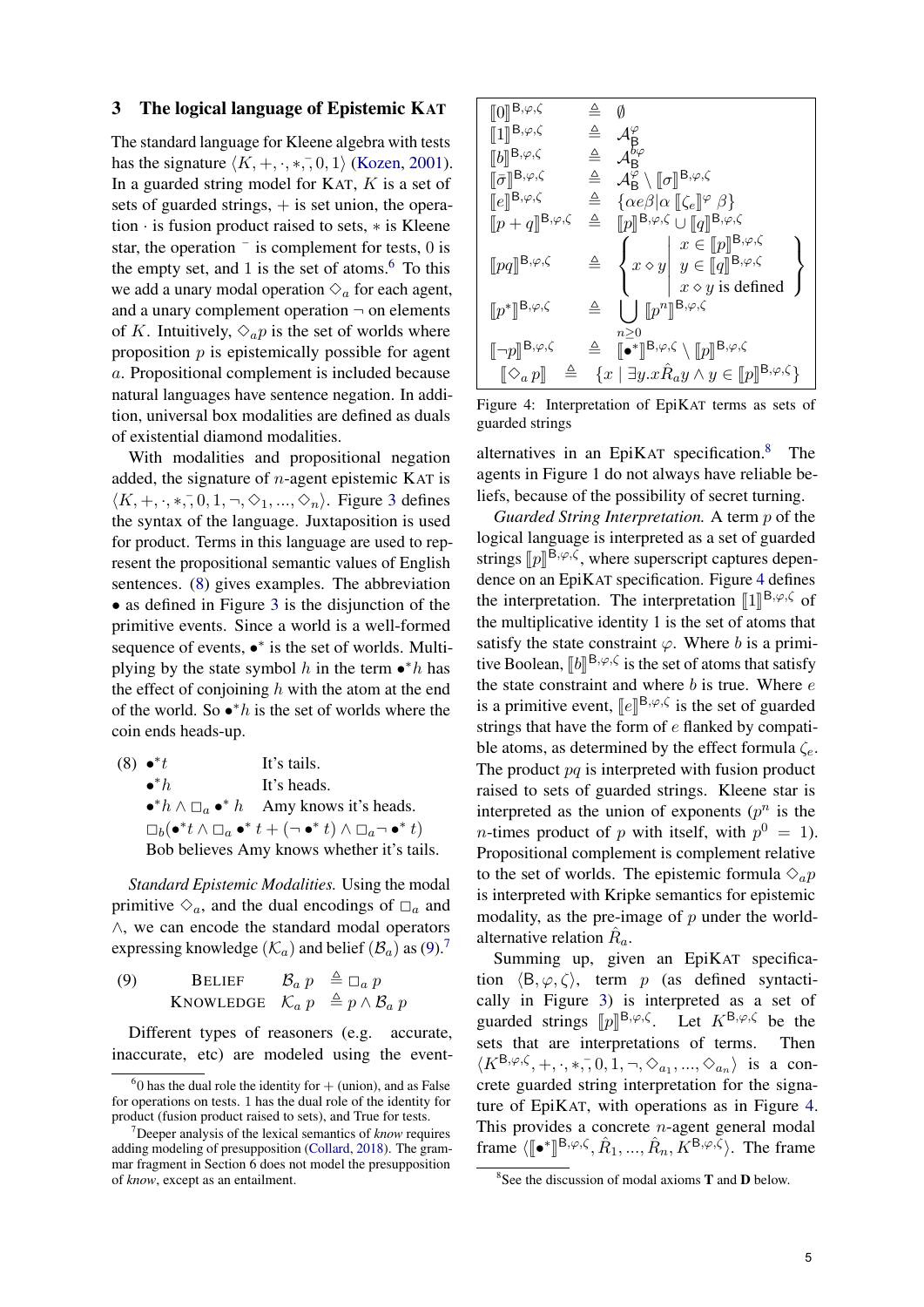consists of a set of worlds, an epistemic-alternative relation for each agent, and a set of propositions, each of which is a set of worlds. It is used as a target for natural-language interpretation in Sec-tion [6.](#page-6-1) Since  $K^{\mathsf{B},\varphi,\zeta}$  is the set of sets of worlds that are interpretations of terms, and there are only countably many terms, not all sets of worlds are propositions in the general modal frame. Rather, propositions are regular sets of worlds.

*Axiomatic Classification*. To situate our logic as a modal logic, consider the soundness of the standard modal axioms given our semantics [\(Hughes](#page-9-19) [et al.,](#page-9-19) [1996\)](#page-9-19). The axioms in [\(10\)](#page-5-1) are valid.

<span id="page-5-1"></span>(10) N If p is valid, then  $\Box_a p$  is valid<br>  $\mathbf{K} \quad \Box_a (n \to a) \to \Box_a n \to \Box_a a$  $\Box_a(p \to q) \to \Box_a p \to \Box_a q$  is valid.

The axioms in [\(11\)](#page-5-2) are not valid, but do hold when when the relation  $R_a$  has a certain shape.

<span id="page-5-2"></span>(11)  $\mathbf{T} \square_a p \rightarrow p$  if  $g \hat{R}_a g, \forall g$ **D**  $\Box_a p \rightarrow \Diamond_a p$  if  $\hat{R}_a$  is a function

The conditions on axioms 4, 5 and B are just restatements in relational terms.

#### <span id="page-5-0"></span>4 Translation into the finite state calculus

The finite state calculus is an algebra of regular sets of strings and regular relations between strings that was designed for use in computational phonology and morphographemics [\(Kaplan and Kay,](#page-9-20) [1994;](#page-9-20) [Beesley and Karttunen,](#page-9-21) [2003\)](#page-9-21). Current implementations allow for the definition of functions on reg-ular sets and relations [\(Hulden,](#page-9-22) [2009;](#page-9-22) Lindén et al., [2009;](#page-9-23) [Karttunen,](#page-9-24) [2010\)](#page-9-24). Such definitions are used here to construct a model for EpiKAT inside the finite state calculus (Figures [5](#page-5-3)[&6\)](#page-6-2).

The space of worlds is a set of ordinary (as opposed to guarded) strings. Bit sequences (sequences of 0's and 1's) encode atoms, and as before, these alternate with event symbols to encode a world. In this construction,  $w_3$  of the example is the string "1 0 ah 1 0 bh 1 0".<sup>[9](#page-5-4)</sup>

Terms in the finite state calculus are interpreted as sets of strings, or for relational terms, as relations between strings. Computationally, the sets and relations are represented by finite state acceptors. As used here, a program in the Fst language of the finite state calculus is a straight-line program that defines a sequence of constants naming sets,

```
S<sub>+</sub>Atoms such as 0110.
UnequalStPair
 Sequence of two unequal atoms such as 0110 0111.
define Wf0 ~[$ UnequalStPair];
 String that doesn't contain a non-matching pair of atoms.
define Squash St -> 0 || St _;
 Rewrite relation deleting the second of two atoms.
define Cn(X, Y)[[[X Y] & Wf0] .o. Squash].l;
  KAT product.
define Kpl(X)
    [[[X+] & Wf0] .o. Squash].l;
define Kst(X) St | Kpl(X);
 KAT Kleene plus and Kleene star. The Fst operation | is
  union.
```
Figure 5: EpiKAT product and star defined in Fst.

constants naming relations, and functions (defined as macros) mapping one or more regular sets or relations to a regular set or relation.

Translating the EpiKAT terms  $0, 1, b$ , and  $e$  is straightforward: convert the atoms as previously described, and decorate the events e with their compatible atoms. For example,  $a_1$  becomes an Fst term denoting  $\{01a_h01\}$ . Union (+) and intersection  $(\wedge)$  operators are directly translated to Fst's built-in analogous operators  $((\cdot)$  and  $(\&))$ . Propositional complement in EpiKAT becomes Fst set difference  $(-)$  from the set of all worlds.

Defining KAT product using Fst's set-lifted string concatenation (denoted by juxtaposition X Y) requires more care. Naively concatenating strings with atoms (Boolean vectors) at both ends doubles atoms at the juncture, and does not enforce the requisite atom equality. To implement KAT product, we define the binary operation Cn, which concatenates strings in the string algebra, removes strings with non-matching atoms, and then deletes the second of two atoms to create a set of well-formed guarded strings (Figure [5\)](#page-5-3). W<sub>f0</sub> is the set of ordinary strings with only equal pairs of atoms, as defined using Fst's containment operator \$. The Squash relation uses Fst's rewrite notation to delete atoms (elements of St) that are preceded by another atom. $^{10}$  $^{10}$  $^{10}$  This relation is applied via the composition  $(0.0)$  and codomain  $(1.1)$  operators.

Kleene plus is defined in a similar way, using Kleene plus in the string algebra, with checks for equality of atoms and deletion of atoms. Kleene

<span id="page-5-4"></span><sup>&</sup>lt;sup>9</sup>The Fst programming language of the finite state calculus allows for multicharacter symbols, so that  $ah$  is a single symbol in the string.

<span id="page-5-5"></span> $10$ This is a non-equal length regular relation. The finite state calculus includes such relations, and they can be used with relation composition and relation domain and co-domain. They are restricted in that the complement and set difference for non-equal length relations is not defined. Epistemic alterative relations are equal-length relations.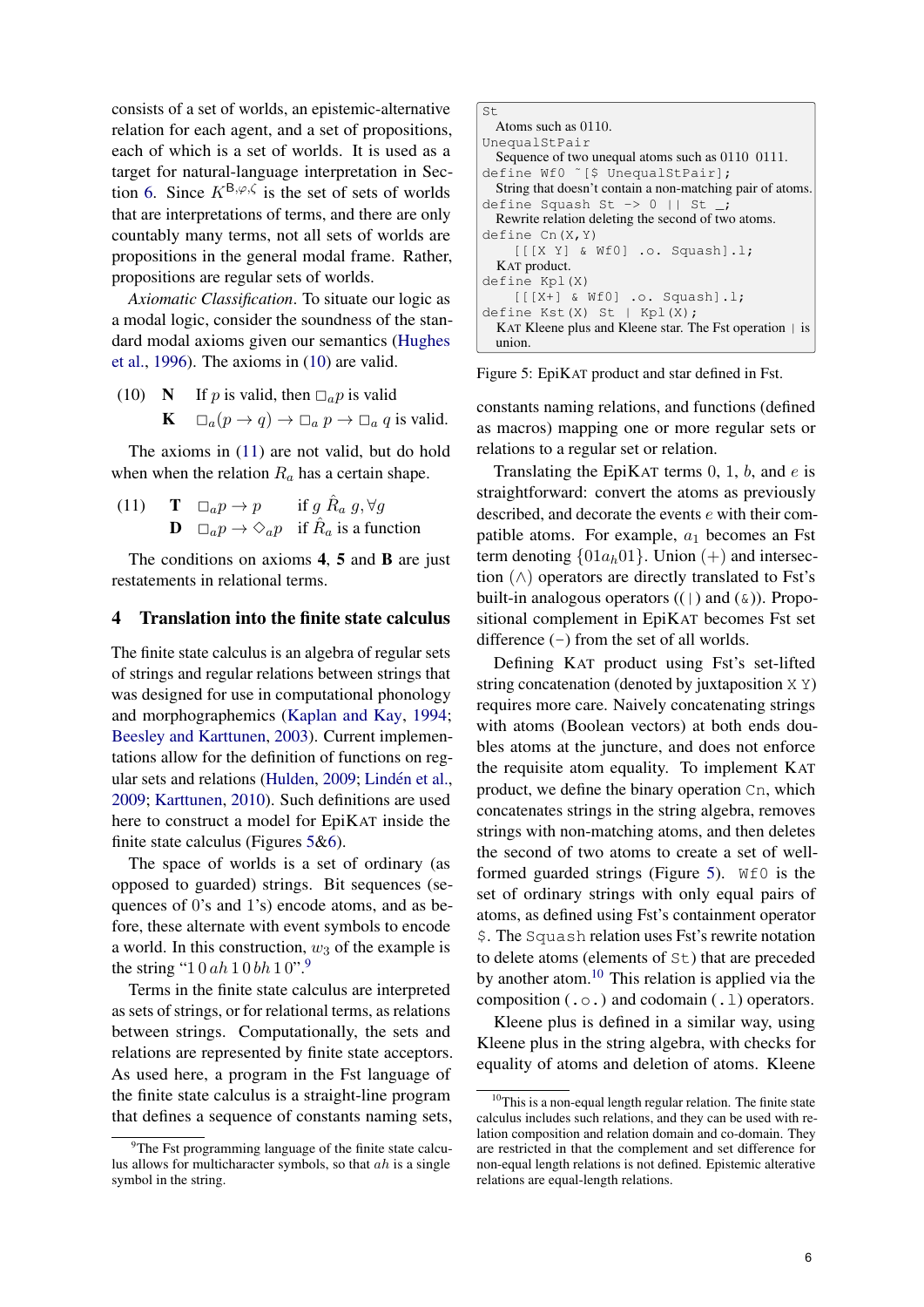<span id="page-6-2"></span>

| define RelKpl(R)                                                     |  |  |  |
|----------------------------------------------------------------------|--|--|--|
| Squash.i.o. Wf0.o. [R+].o. Wf0.o. Squash                             |  |  |  |
|                                                                      |  |  |  |
| Relational Kleene plus in the string algebra<br>$\boldsymbol{a}$     |  |  |  |
| Constrain domain and co-domain to contain<br>h                       |  |  |  |
| no unmatched atoms.                                                  |  |  |  |
| $c$ Reduce doubled atoms to a single                                 |  |  |  |
| atom in the domain and co-domain.                                    |  |  |  |
| define RelKst $(R)$ [St.x.St] $Kpl(X)$ ;                             |  |  |  |
| The Fst operation $\cdot x$ . is Cartesian product. R $\cdot$ is the |  |  |  |
| inverse of relation R.                                               |  |  |  |

Figure 6: Definition in Fst of the Kleene concatenation closure of a relation between guarded strings.

star is defined from Kleene plus the well-formed atoms St, which implements 1.

Finally, world alternative relations are constructed in Fst. Combining the agent relation with the effect formula gives a relation on events decorated with compatible atoms. Then the corresponding relation on worlds is constructed using the closure of the relational concatenation product operation. The concatenation product  $R S$  of two relations  $R$  and  $S$  is the set of pairs of the form  $\langle x_1x_2, y_1y_2 \rangle$ , where  $x_1$  R  $y_1$ , and  $x_2$  S  $y_2$ . In Fst, R+ is the closure of relation R with respect to this operation. Figure [6](#page-6-2) defines the corresponding operation on sets of guarded strings as encoded in Fst.<sup>[11](#page-6-3)</sup> The epistemic alternative relation on worlds for an agent is then defined as the KAT relation concatenation closure RelKst of the decorated-event alternative relation for the agent.

# <span id="page-6-0"></span>5 Bounded Lazy Interpretation

EpiKAT specifications also target lazy lists in Haskell, rather than the direct interpretation as sets. Using lists sidesteps checking the set invariant (that elements are unique) for large sets, such as •\*, and laziness allows us to delay computing these large sets until they are actually needed. To sidestep the infiteness of models, we parameterize the interpretation function on a positive integer  $n$  and only produce guarded strings of length n or less.

The bounded interpretation into lists of strings is very similar to the unbounded interpretation into sets of strings, except for the (lazy) bounds checking. The full details are shown in Figure [7.](#page-6-4) First note that when  $n = 0$ , the denotation is empty, written []. Terms of the form 0, 1, e, and  $\psi$  have the same denotation as before, translated into a list (written  $|S|$ , for a set S). We compute atoms

<span id="page-6-4"></span>

| $(p _0^{B,\varphi,\zeta} \triangleq$                                 |              |                                                                                                                                                                                                                                                                   |
|----------------------------------------------------------------------|--------------|-------------------------------------------------------------------------------------------------------------------------------------------------------------------------------------------------------------------------------------------------------------------|
| $(0)_{n}^{\check{B},\varphi,\zeta} \triangleq \square$               |              |                                                                                                                                                                                                                                                                   |
| $(1\vert)^{{\sf B},\varphi,\zeta}_{n}$                               | $\triangleq$ | $ \mathcal{A}_{\mathsf{B}}^{\varphi} $                                                                                                                                                                                                                            |
| $\{e\}_{n}^{\mathsf{B},\varphi,\zeta}$                               | $\triangleq$ | $[\alpha e\beta \mid \alpha \llbracket \zeta_e \rrbracket^{\varphi} \beta]$                                                                                                                                                                                       |
| $(b _n^{\mathsf{B},\varphi,\zeta})$                                  |              | $\triangleq$ $ \mathcal{A}_{\mathbf{R}}^{b\psi} $                                                                                                                                                                                                                 |
| $\langle\!\langle p\!+\!q\rangle\!\rangle_n^{{\rm B},\varphi,\zeta}$ | $\triangleq$ | $[p]_n^{\overline{\mathsf{B}},\varphi,\zeta} + [q]_n^{\overline{\mathsf{B}},\varphi,\zeta}$                                                                                                                                                                       |
| $\langle\!\!\langle p;q\rangle\!\!\rangle_n^{{\sf B},\varphi,\zeta}$ | $\triangleq$ | $((\phi_n^{\mathsf{B},\varphi,\zeta} \circ (\phi_n^{\mathsf{B},\varphi,\zeta}) _n$                                                                                                                                                                                |
| $(p^*{\upharpoonright}^{\mathsf{B},\varphi,\zeta}_{n} \triangleq$    |              | $[] + (\langle p \rangle_n^{\mathsf{B},\varphi,\zeta} \diamond \langle p^* \rangle_{n-i}^{\mathsf{B},\varphi,\zeta}) _n$                                                                                                                                          |
|                                                                      |              | where $i = \max\{1, \min\{ g  g \in (p)_n^{B, \varphi, \zeta}\}\}\$                                                                                                                                                                                               |
| $\{\neg p\}_{n}^{\mathbf{B},\varphi,\zeta} \triangleq$               |              | $(\bullet^*)_n^{\mathsf{B},\varphi,\zeta} \setminus (p)_n^{\mathsf{B},\varphi,\zeta}$                                                                                                                                                                             |
|                                                                      |              | $\begin{array}{rcl} \n\langle \diamond_{a} p \rangle^{\mathsf{B},\varphi,\zeta}_{n} & \triangleq & \n\begin{bmatrix} g' \;   \; g' \; \hat{R}_a \; g, \text{for} \; g \text{ in } \langle p \rangle^{\mathsf{B},\varphi,\zeta}_{n} \n\end{bmatrix} \n\end{array}$ |



using BDDs, which concisely represent boolean functions [\(Lee,](#page-9-25) [1959\)](#page-9-25).

We lift the remaining operators (except Kleene star) to their list equivalents: union becomes list append (written  $+$ ); fusion product is lifted to lists instead of sets, negation is implemented using list difference  $(\rangle)$ , and the modal operator lifts the alternative relation over lists of strings $12$ . The only caveat to these direct interpretations is that we lazily restrict the strings to have size  $\leq n$ , written as  $l|_n$  for a list of guarded strings l.

The denotation of  $p^*$  uses the fact that  $p^*$  and  $1 + p$ ;  $p^*$  are equivalent, and decrements the size threshold on the recursive denotation of  $p^*$  by i, where  $i$  is the length of the longest (nonzero) string in the denotation of  $p$ , making sure to filter out guarded strings that are too long.

## <span id="page-6-1"></span>6 Syntax-semantics interface

English sentences are mapped to terms in the logical language via a semantically interpreted multimodal categorial grammar, consisting of a lexicon of words, their categorial types, and interpretations in a logical lambda language. The grammar covers basic statives (*it's heads*), *that-* and *whether*complements, negation, and predicate and sentence conjunction. Figure [8](#page-7-0) gives the lexicon.<sup>[13](#page-6-6)</sup> The grammar and semantics are optimized for a simple fragment of English concerned with clausal

<span id="page-6-3"></span><sup>&</sup>lt;sup>11</sup>Relation concatenation in Fst differs from relation composition  $(0, \circ)$ , and the closure under discussion here is the closure of the former rather than the latter.

<span id="page-6-5"></span><sup>&</sup>lt;sup>12</sup>Figure 7 depicts this using the list comprehension notation, which is analogous to set builder notation, except that it is written using square brackets. Element order is evoked by the keyword for, rather than using the unordered ∀.

<span id="page-6-6"></span><sup>&</sup>lt;sup>13</sup>Category symbols use Lambek/Bar-Hillel notation for slashes, so that  $\frac{d\lambda t}{dt}$  combines with  $\frac{d\lambda_D t}{dt}$  on the right to give a value that combines with  $d$  on the left to give  $t$ . In the semantics, lambda abstractions with multiple parameters are written  $\lambda x$  y. e rather than  $\lambda x \cdot \lambda y \cdot e$ . d is the category of expletive *it*.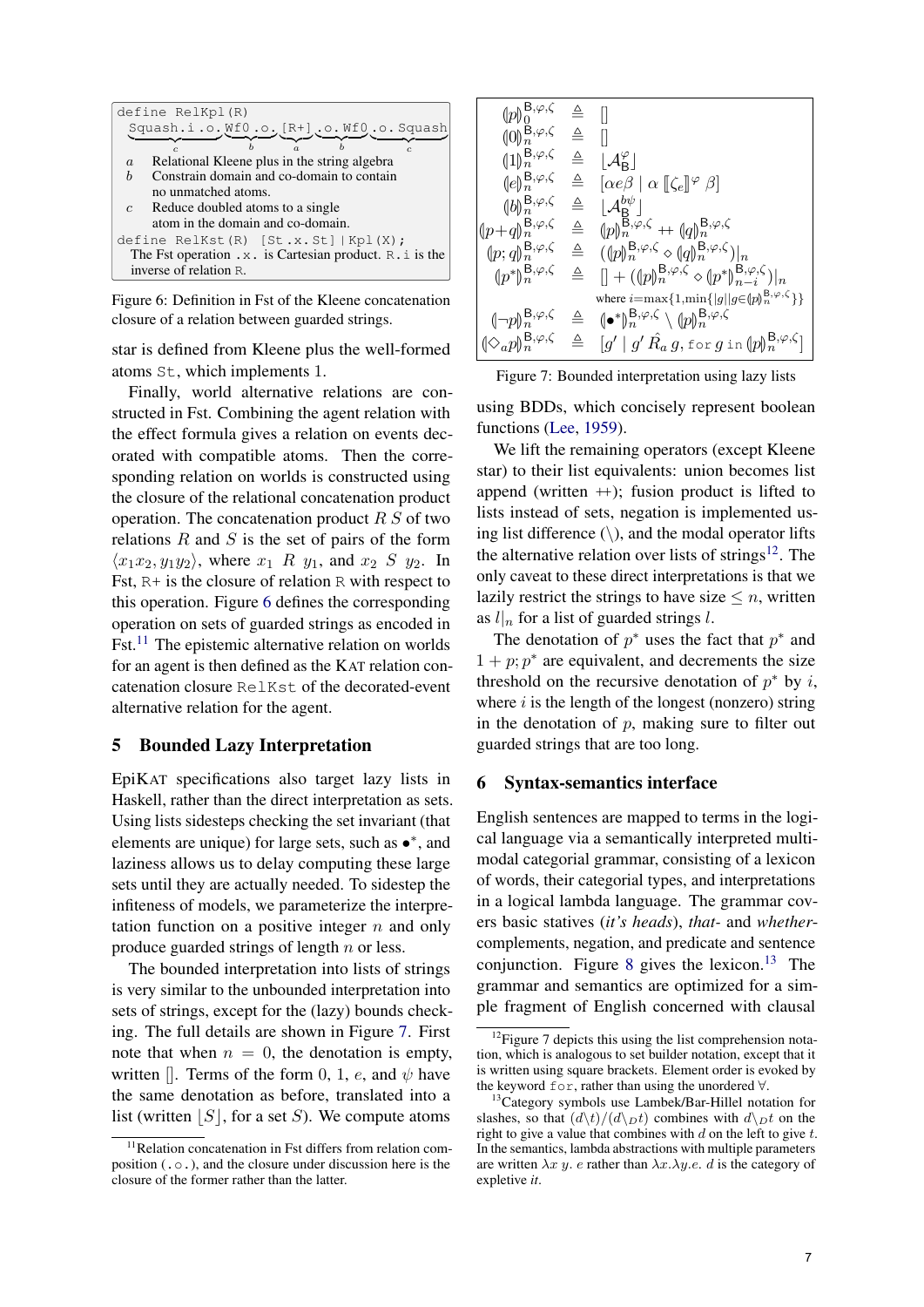<span id="page-7-0"></span>

| <b>ITEM</b>                                | <b>TYPE</b>                                                           | <b>SEMANTICS</b>                                                                                                                                     |  |  |  |
|--------------------------------------------|-----------------------------------------------------------------------|------------------------------------------------------------------------------------------------------------------------------------------------------|--|--|--|
|                                            | <b>Statives with expletive subject</b>                                |                                                                                                                                                      |  |  |  |
| heads                                      | $d\backslash_D t$                                                     | $\lambda x. \bullet^* h$                                                                                                                             |  |  |  |
| tails                                      | $d\backslash_D t$                                                     | $\lambda x.$ $\bullet^*$ $t$                                                                                                                         |  |  |  |
|                                            |                                                                       |                                                                                                                                                      |  |  |  |
|                                            | <b>Agents</b>                                                         |                                                                                                                                                      |  |  |  |
| Amy                                        | $\boldsymbol{e}$                                                      | $\hat{R}_a$                                                                                                                                          |  |  |  |
| Bob                                        | $\epsilon$                                                            | $\hat{R}_h$                                                                                                                                          |  |  |  |
|                                            | Auxiliary verbs and expletive subjects                                |                                                                                                                                                      |  |  |  |
| it                                         | d.                                                                    | dummy                                                                                                                                                |  |  |  |
| is                                         | $(d\backslash t)/(d\backslash_D t)$                                   | $\lambda P x. P x$                                                                                                                                   |  |  |  |
|                                            |                                                                       | $\lambda P x. P x$                                                                                                                                   |  |  |  |
| it's                                       | $(t/(d\backslash_D t)$                                                |                                                                                                                                                      |  |  |  |
| isn't                                      | $t/(d\backslash_D t)$                                                 | $\lambda P x$ . $\neg P x$                                                                                                                           |  |  |  |
| doesn't                                    | $(e\backslash t)/(d\backslash \nu t)$                                 | $\lambda P x$ . $\neg P x$                                                                                                                           |  |  |  |
|                                            | <b>Tensed attitude verbs</b>                                          |                                                                                                                                                      |  |  |  |
| knows                                      | $(e\backslash t)/_Mt$                                                 | $\lambda p R. p + \Diamond_R p$                                                                                                                      |  |  |  |
| believes                                   | $(e\backslash t)/_Mt$                                                 | $\lambda p R. \Diamond_R p$                                                                                                                          |  |  |  |
|                                            |                                                                       |                                                                                                                                                      |  |  |  |
|                                            | <b>Base form attitude verbs</b>                                       |                                                                                                                                                      |  |  |  |
| know                                       | $(e\backslash_V t)/_Mt$                                               | $\lambda p R. p + \Diamond_R p$                                                                                                                      |  |  |  |
| believe                                    | $(e\backslash_V t)/_Mt$                                               | $\lambda p R. \Diamond_R p$                                                                                                                          |  |  |  |
|                                            | <b>Complementizers</b>                                                |                                                                                                                                                      |  |  |  |
| that                                       | $(((e\backslash t)/_Mt)\backslash(e\backslash t))/t$                  | $\begin{pmatrix} \lambda p m R. \\ \neg (m (\neg p) R) \end{pmatrix}$                                                                                |  |  |  |
|                                            |                                                                       |                                                                                                                                                      |  |  |  |
| whether                                    | $(((e\backslash t)/_Mt)\backslash(e\backslash t))/t$                  | $\lambda p \, m \, R.$<br>$\left( \begin{array}{c} \gamma_P \text{ in } \Omega \\ \neg (m \ (\neg p) \ R) \\ + \neg (m \ p \ R) \end{array} \right)$ |  |  |  |
| <b>Complementizers for base form verbs</b> |                                                                       |                                                                                                                                                      |  |  |  |
| that                                       | $(((e\vee t)/_Mt)\vee (e\vee t))/t$                                   | $\begin{pmatrix} \lambda p m R. \\ \neg (m (\neg p) R) \end{pmatrix}$                                                                                |  |  |  |
|                                            | whether $(((e\vee v)/_Mt)\vee(e\vee v))/t$                            | $\begin{pmatrix} \lambda p m R. \\ \neg(m (\neg p) R) \\ + \neg(m p R) \end{pmatrix}$                                                                |  |  |  |
|                                            | Conjunction                                                           |                                                                                                                                                      |  |  |  |
| and                                        | $(t\backslash t)/t$                                                   | $\lambda p q. p \wedge q$                                                                                                                            |  |  |  |
| or                                         | $(t\backslash t)/t$                                                   | $\lambda p q. p + q$                                                                                                                                 |  |  |  |
|                                            |                                                                       |                                                                                                                                                      |  |  |  |
| and                                        | $(((e \backslash t) \backslash (e \backslash t)) / (e \backslash t))$ | $\lambda p q x. p(x) \wedge q(x)$                                                                                                                    |  |  |  |
| or                                         | $(((e \backslash t) \backslash (e \backslash t)) / (e \backslash t))$ | $\lambda p q x. p(x) + q(x)$                                                                                                                         |  |  |  |

Figure 8: Categorial grammar lexicon, showing word form (column 1), a categorial type (column 2), and a semantic translation in EpiKAT extended with lambda abstraction (column 3).

complementation. The agent names *Amy* and *Bob* contribute the epistemic alternative relations for those agents, rather than individuals. The root verb *believe* contributes existential modal force. The complementizers *that* and *whether* are the heads of their dominating clauses, and assemble an alternative relation, modal force, and proposition contributed by the complement. These complementizers introduce the dual via two negations, in order to express universal modal force.

Multimodal categories such as  $\setminus_D$  and  $\setminus_M$  are used to control the derivation—phrases with these top-level slashes can only combine syntactically

as arguments. The semantic translations in the third column of Figure [8](#page-7-0) use the logical language, incremented with lambda. The body of  $\lambda x$ . • \* h, which is the semantic lexical entry for *heads*, is a term denoting the set of all worlds where the coin is heads, expressed as the set of all guarded strings that end with a Boolean valuation where the primitive proposition  $h$  (it's heads) is true. The body of  $\lambda p.\lambda R.\Diamond_R p$ , which is the semantic lexical entry of *believes*, is an term denoting the pre-image of the world-alternative relation contributed by the subject. This is not the right semantics for *Amy believes that it's heads*, because it has an existential modality  $\Diamond_R p$ , rather than an universal modality  $\Box_R p$ . This is corrected by the complementizer *that*, which introduces the dual.

Sentences are parsed with a chart parser for categorial grammar. The semantics for complex phrases are obtained by application of semantic translations, accompanied by beta reductions that eliminate all lambdas in logical forms for clauses. In consequence, the semantic term translating a sentence is an EpiKAT logical term. Such a term designates a set of possible words (guarded strings). By way of example, [\(12a](#page-7-1)) is an English sentence with conjunction and several levels of clausal embedding. Using the grammar and parser, the sentence is mapped to the term in [\(12b](#page-7-1)). [\(12c](#page-7-1)) shows a simplified logical form constructed from [\(12b](#page-7-1)) using syntactic equivalences. Either term is compiled in an implementation of the finite state calculus to a finite state machine with 49 states and 110 edges, which accepts a countably infinite set of worlds.<sup>[14](#page-7-2)</sup> In this way the methodology "directly" represents the set of worlds denoted by [\(12a](#page-7-1)).

- <span id="page-7-1"></span>(12) a. Amy knows that it's tails and doesn't believe that it's heads and believes that Bob believes that it's heads.
	- b.  $\neg(\neg \bullet^* t + \Diamond_a \neg \bullet^* t)$   $\wedge$  $\neg\neg \Diamond_0 \neg \bullet^* h$  ∧  $\neg \Diamond_a \neg \neg \Diamond_b \neg \bullet^* h$ c.  $\mathcal{K}_a \bullet^* t \land \neg \mathcal{B}_a \bullet^* h \land \mathcal{B}_a \mathcal{B}_b \bullet^* h$ d. Bob believes that it's heads.
		-
	- e.  $\mathcal{B}_b \bullet^* h$

Sentence [\(12d](#page-7-1)) is assigned a logical form that is syntactically equivalent to [\(12e](#page-7-1)). Logical relations between propositions are checked in the finite

<span id="page-7-2"></span><sup>&</sup>lt;sup>14</sup>Machine sizes need not be small, especially as the cardinality of B increases. A certain EpiKAT model with fourteen primitive Booleans has the set of worlds representented by a finite state machine with 184,794 states and 257,881 edges.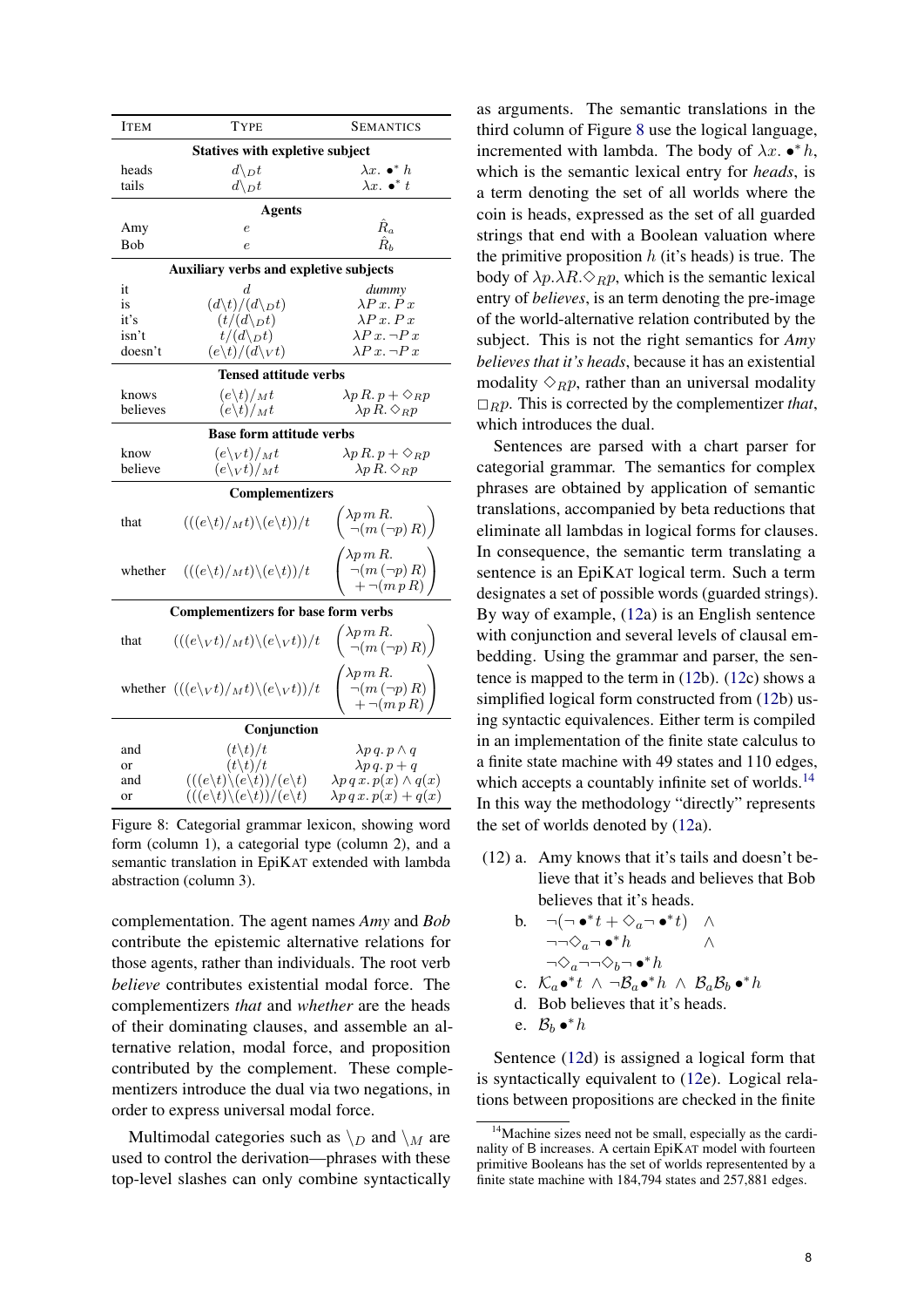state calculus by checking set-theoretic relations between sets of worlds. Propositional entailment from  $p$  to  $q$  is decided by checking in an interpreter for the finite state calculus whether  $p - q$ is non-empty. In the model defined by Figure 2, proposition [\(12c](#page-7-1)) entails proposition [\(12e](#page-7-1)).

Another way of using the Fst interpreter is to display worlds in a given proposition. [\(13\)](#page-8-1) shows the three words of length three in proposition [\(12c](#page-7-1)). In the first one, Bob looks at heads, then Amy looks at heads, then Amy secretly turns the coin, believing that she is turning it from heads to tails because she believed after two steps that the coin was heads. Intuitively sentence [\(12a](#page-7-1)) is true in this scenario.

<span id="page-8-1"></span>(13) 10  $b_h$  10  $a_h$  10  $a_{ht}$  01 10 b<sup>h</sup> 10 aht 01 a<sup>t</sup> 01  $10 a_h 10 b_h 10 a_{ht} 01$ 

# 7 Discussion

EpiKAT is designed for research in linguistic semantics, for computational linguistic research on model-theoretically grounded semantics, and for course modules on intensional formal semantics. Currently, the grammar covers statives, *that-* and *whether*-complements, negation, and conjunction. There are straightforward extensions to additional linguistic phenomena, such as tense and perfective aspect [\(14a](#page-8-2)), and the combination of metaphysical modality and prospective aspect [\(14b](#page-8-2)).

- <span id="page-8-2"></span>(14) a. Amy has learned that Bob had learned that it's heads.
	- b. Amy might learn that it's heads.

The model framework is a constructive branching-time framework with metaphysical and epistemic modalities, which will be applicable in linguistic semantic research on combinations of tense, metaphysical modality, and epistemic complementation [\(Thomason,](#page-9-26) [1984;](#page-9-26) [Abusch,](#page-8-3) [1998;](#page-8-3) [Condoravdi,](#page-9-27) [2002\)](#page-9-27). Connections with research in a finite state framework on temporal constitution of events remain to be explored [\(Fernando,](#page-9-6) [2004,](#page-9-6) [2007;](#page-9-7) [Carlson,](#page-9-8) [2009\)](#page-9-8).

The grammar formalism uses the standard approach in categorial grammar to map between strings (or trees or derivations) and logical terms [\(Steedman,](#page-9-28) [2000;](#page-9-28) [Bozsahin,](#page-9-29) [2012\)](#page-9-29), which comes with practically useful computational implementa-

tions [\(Barker and Shan,](#page-9-30) [2005;](#page-9-30) [Bozsahin,](#page-9-31) [2021\)](#page-9-31).<sup>[15](#page-8-4)</sup> While this approach is simple and attractive for our applications, it would be possible to use EpiKAT with other grammar formalisms that support lambda extensions of logical languages.

The semantics presented here is exclusively concerned with events and worlds. Semantic type systems for natural language usually include a type for individuals [\(Montague,](#page-9-32) [1975;](#page-9-32) [Gallin,](#page-9-33) [1975\)](#page-9-33). In the coin example, the individuals are hidden in the primitive event symbols such as  $a_h$  and  $b_h$ . This situation would get worse in a more elaborate model with more agents and multiple coins. The solution to this should be to base the world construction on grounded or parametric event terms such as  $\mathbf{peek}(\mathbf{a}, \mathbf{k}, \mathbf{h})$ , for "agent a peeks at heads-up" coin k", rather than atomic event symbols. This approach is found in research on situation calculus [\(Reiter,](#page-9-5) [2001\)](#page-9-5). How to incorporate it in the scheme for EpiKAT specifications and into the computational parts of the proposal is a topic for future research. The ramifications of quantification or abstraction over individuals is unknown. [Rooth](#page-9-10) [\(2017\)](#page-9-10) develops an approach based on introducing markers for witnesses for discourse referents in the construction of worlds.

The development here is concerned with defining concrete computable possible worlds models, and applying them in natural language semantics. Logical and computational characterizations of EpiKAT, such as sound and complete axioms, coalgebras, and relations to other logics, warrant further investigation.

Source code, examples, and instructions for building and running EpiKAT are available under an open-source license at [https://github.com/](https://github.com/ericthewry/epikat) [ericthewry/epikat](https://github.com/ericthewry/epikat).

### References

- <span id="page-8-3"></span>Dorit Abusch. 1998. Generalizing tense semantics for future contexts. In *Events and Grammar*, pages 13– 33. Springer.
- <span id="page-8-0"></span>Alexandru Baltag, Lawrence S Moss, and Slawomir Solecki. 1999. The logic of public announcements, common knowledge, and private suspicions.

<span id="page-8-4"></span><sup>15</sup>Our grammar uses basic categorial grammar, not additional features such as combinators, type raising, continuations, or multimodal slashes that interact with the grammar in non-trivial ways. These features become relevant in more sophisticated grammars. Multimodal categories are used for phrases such as a tenseless verb phrase that semantically are functional, but combine in the grammar only as arguments.